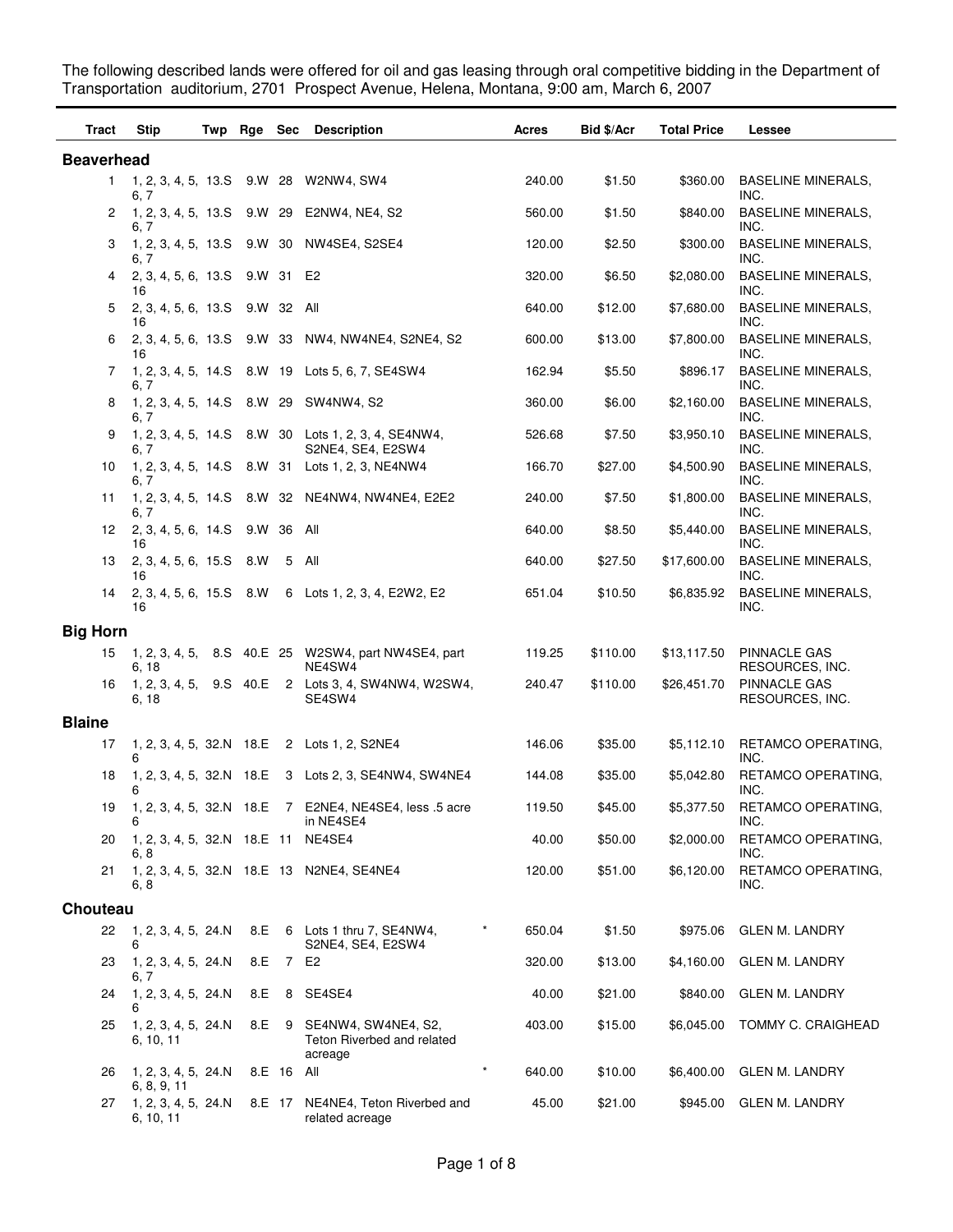| Tract          | <b>Stip</b>                                      | Twp | Rge Sec         |      | <b>Description</b>                                                           | <b>Acres</b>      | Bid \$/Acr | <b>Total Price</b> | Lessee                            |
|----------------|--------------------------------------------------|-----|-----------------|------|------------------------------------------------------------------------------|-------------------|------------|--------------------|-----------------------------------|
|                | 28<br>1, 2, 3, 4, 5, 26.N 10.E 36<br>6, 8, 9, 11 |     |                 |      | Lots 1, 2, 3, W2, W2E2,<br>SE4SE4, Missouri Riverbed<br>and related acreage  | 640.00            | \$10.00    | \$6,400.00         | <b>GLEN M. LANDRY</b>             |
| <b>Daniels</b> |                                                  |     |                 |      |                                                                              |                   |            |                    |                                   |
|                | 29<br>6                                          |     |                 |      | 1, 2, 3, 4, 5, 34. N 47. E 3 Lots 1, 2, S2NE4, S2                            | 481.80            | \$6.25     | \$3,011.25         | PRIMARY PETROLEUM<br>COMPANY, LLC |
|                | 30<br>6, 10                                      |     |                 |      | 1, 2, 3, 4, 5, 34.N 47.E 10 NE4NE4, S2NE4, N2SE4                             | 200.00            | \$3.25     | \$650.00           | PRIMARY PETROLEUM<br>COMPANY, LLC |
|                | 31<br>6, 10                                      |     |                 |      | 1, 2, 3, 4, 5, 34.N 47.E 12 S2SE4, SW4                                       | 240.00            | \$1.75     | \$420.00           | PRIMARY PETROLEUM<br>COMPANY, LLC |
| <b>Dawson</b>  |                                                  |     |                 |      |                                                                              |                   |            |                    |                                   |
|                | 32<br>6                                          |     |                 |      | 1, 2, 3, 4, 5, 13.N 57.E 6 Lot 7, E2SW4, SE4                                 | 290.54            | \$2.00     | \$581.08           | RETAMCO OPERATING,<br>INC.        |
| <b>Fallon</b>  |                                                  |     |                 |      |                                                                              |                   |            |                    |                                   |
|                | 1, 2, 3, 4, 5,<br>33<br>6, 7                     |     | 4.N 61.E 36 All |      |                                                                              | 640.00            | \$5.00     | \$3,200.00         | ACCESS RESOURCES,<br>INC.         |
|                | 1, 2, 3, 4, 5,<br>34<br>6                        |     | 8.N 61.E 16 All |      |                                                                              | 640.00            | \$5.00     | \$3,200.00         | ACCESS RESOURCES,<br>INC.         |
|                | 35<br>1, 2, 3, 4, 5,<br>6                        |     |                 |      | 8.N 61.E 36 Lots 1, 2, 3, 4                                                  | 112.40            | \$2.00     | \$224.80           | ACCESS RESOURCES,<br>INC.         |
|                | 1, 2, 3, 4, 5,<br>36<br>6                        |     | 9.N 60.E 16 All |      |                                                                              | 640.00            | \$6.00     | \$3,840.00         | ACCESS RESOURCES,<br>INC.         |
|                | 1, 2, 3, 4, 5,<br>37<br>6                        |     | 9.N 60.E 20 SE4 |      |                                                                              | 160.00            | \$6.00     | \$960.00           | <b>ACCESS RESOURCES.</b><br>INC.  |
|                | 1, 2, 3, 4, 5,<br>38<br>6, 7                     |     |                 |      | 9.N 60.E 32 E2NW4, NE4, NE4SW4,<br>NW4SE4                                    | 320.00            | \$5.75     | \$1,840.00         | <b>ACCESS RESOURCES,</b><br>INC.  |
|                | 39<br>1, 2, 3, 4, 5,<br>6, 7                     |     | 9.N 60.E 36 All |      |                                                                              | 640.00            | \$11.00    | \$7,040.00         | ACCESS RESOURCES,<br>INC.         |
|                | 40<br>6                                          |     |                 |      | 1, 2, 3, 4, 5, 9.N 61.E 16 Lots 1, 2, 3, 4, W2                               | 461.60            | \$3.00     | \$1,384.80         | ANDERSON OIL LTD.                 |
| Gallatin       |                                                  |     |                 |      |                                                                              |                   |            |                    |                                   |
|                | 41<br>2, 3, 4, 5, 6, 3.N<br>16                   |     |                 |      | 5.E 16 Lots 1 thru 7, S2NW4,<br>SW4NE4, W2SE4, NW4SW4,<br>part NE4SW4, S2SW4 | 601.06            | \$1.75     | \$1,051.86         | TOMMY C. CRAIGHEAD                |
| Hill           |                                                  |     |                 |      |                                                                              |                   |            |                    |                                   |
|                | 1, 2, 3, 4, 5, 35.N 16.E 13 S2<br>42<br>6        |     |                 |      |                                                                              | 320.00            | \$120.00   | \$38,400.00        | TOMMY C. CRAIGHEAD                |
|                | 1, 2, 3, 4, 5, 36.N 15.E 9 W2<br>43<br>6         |     |                 |      |                                                                              | 320.00            | \$60.00    | \$19,200.00        | RETAMCO OPERATING,<br>INC.        |
|                | <b>Lewis and Clark</b>                           |     |                 |      |                                                                              |                   |            |                    |                                   |
|                | 44<br>1, 2, 3, 4, 5, 11.N 4.W 16 All<br>6, 7     |     |                 |      |                                                                              | $\star$<br>640.00 | \$1.50     | \$960.00           | ZONE EXPLORATION,<br>INC.         |
|                | 1, 2, 3, 4, 5, 11.N 4.W 36 E2<br>45<br>6, 15     |     |                 |      |                                                                              | $\star$<br>320.00 | \$1.50     | \$480.00           | ZONE EXPLORATION,<br>INC.         |
|                | 46<br>6, 7                                       |     |                 |      | 1, 2, 3, 4, 5, 11.N 5.W 36 Lots 6, 7, N2, N2SW4                              | 469.65            | \$1.50     | \$704.47           | ZONE EXPLORATION.<br>INC.         |
|                | $1, 2, 3, 4, 5, 12.N$ 4.W<br>47<br>6.7           |     |                 | 2 S2 |                                                                              | 320.00            | \$1.50     | \$480.00           | ZONE EXPLORATION.<br>INC.         |
|                | 1, 2, 3, 4, 5, 12.N 4.W 10 E2E2<br>48<br>6, 7    |     |                 |      |                                                                              | 160.00            | \$1.75     | \$280.00           | TOMMY C. CRAIGHEAD                |
|                | 49<br>6, 7                                       |     |                 |      | 1, 2, 3, 4, 5, 12.N 4.W 16 N2, SE4, E2SW4                                    | 560.00            | \$1.50     | \$840.00           | ZONE EXPLORATION,<br>INC.         |
|                | 1, 2, 3, 4, 5, 12.N<br>50<br>6, 7                |     | 4.W 22 All      |      |                                                                              | 640.00            | \$1.75     | \$1,120.00         | TOMMY C. CRAIGHEAD                |
|                | 51<br>6, 7                                       |     |                 |      | 1, 2, 3, 4, 5, 12.N 4.W 28 S2NE4, SE4                                        | 240.00            | \$1.50     | \$360.00           | ZONE EXPLORATION,<br>INC.         |
|                | 2, 3, 4, 5, 6, 12.N 5.W<br>52<br>16              |     |                 |      | 5 SW4NW4, N2SW4, SW4SW4 *                                                    | 160.00            | \$1.75     | \$280.00           | TOMMY C. CRAIGHEAD                |
|                | 53<br>$2, 3, 4, 5, 6, 12.N$ 5.W<br>16            |     |                 |      | 6 SE4                                                                        | $\star$<br>160.00 | \$1.50     | \$240.00           | ZONE EXPLORATION,<br>INC.         |
|                | 2, 3, 4, 5, 6, 12.N 5.W<br>54<br>16              |     |                 |      | 7 N2NE4                                                                      | $\star$<br>80.00  | \$1.50     | \$120.00           | ZONE EXPLORATION,<br>INC.         |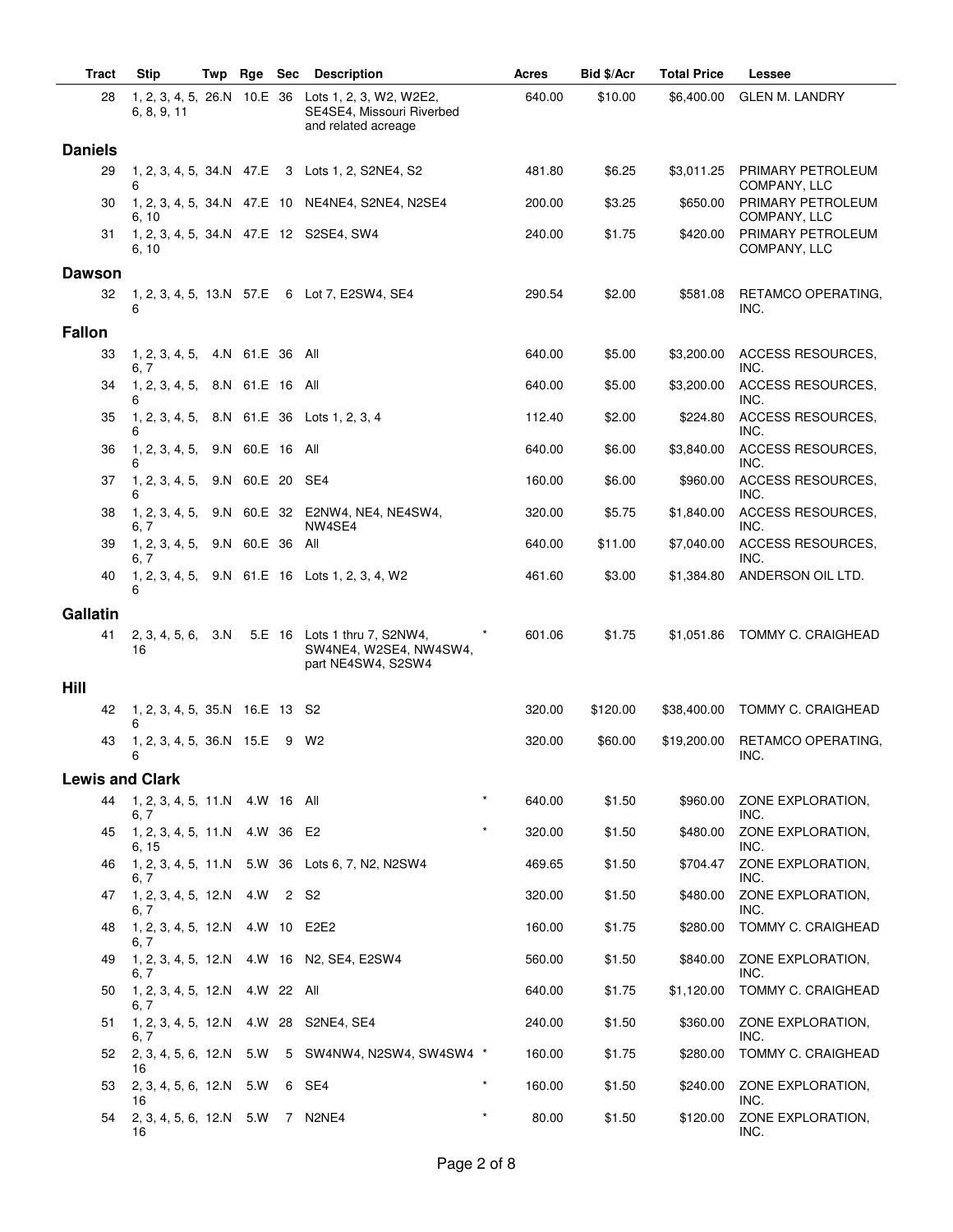| Tract              | <b>Stip</b>                                      | Twp |            |   | Rge Sec Description                                                               |          | Acres  | Bid \$/Acr | <b>Total Price</b> | Lessee                                    |
|--------------------|--------------------------------------------------|-----|------------|---|-----------------------------------------------------------------------------------|----------|--------|------------|--------------------|-------------------------------------------|
| 55                 | 1, 2, 3, 4, 5, 12.N 5.W 16 All<br>6, 13          |     |            |   |                                                                                   | $\star$  | 640.00 | \$1.75     | \$1,120.00         | TOMMY C. CRAIGHEAD                        |
| 56                 | 1, 2, 3, 4, 5, 12.N 5.W 36<br>6, 15              |     |            |   | All                                                                               | $\star$  | 640.00 | \$1.50     | \$960.00           | ZONE EXPLORATION,<br>INC.                 |
| 57                 | 1, 2, 3, 4, 5, 13.N<br>6                         |     | 4.W        | 8 | W2, N2NE4                                                                         |          | 400.00 | \$1.75     | \$700.00           | TOMMY C. CRAIGHEAD                        |
| 58                 | 1, 2, 3, 4, 5, 13.N 4.W 14 NE4, S2               |     |            |   |                                                                                   |          | 480.00 | \$1.50     | \$720.00           | ZONE EXPLORATION,<br>INC.                 |
| 59                 | 6                                                |     |            |   | 1, 2, 3, 4, 5, 13.N 4.W 16 NE4, S2, less 10 acre school<br>site in NW4SE4, NE4SW4 |          | 470.00 | \$1.75     | \$822.50           | TOMMY C. CRAIGHEAD                        |
| 60                 | $1, 2, 3, 4, 5, 13 \text{ N}$ 4.W 20<br>6. 7     |     |            |   | S2NW4, S2                                                                         |          | 400.00 | \$1.50     | \$600.00           | ZONE EXPLORATION,<br>INC.                 |
| 61                 | 1, 2, 3, 4, 5, 13.N 4.W 21<br>6, 7               |     |            |   | SW4                                                                               |          | 160.00 | \$1.75     | \$280.00           | TOMMY C. CRAIGHEAD                        |
| 62                 | 1, 2, 3, 4, 5, 13.N 4.W 26<br>6. 7               |     |            |   | N2NE4, SE4NE4                                                                     |          | 120.00 | \$1.50     | \$180.00           | ZONE EXPLORATION,<br>INC.                 |
| 63                 | 1, 2, 3, 4, 5, 13.N 4.W 28<br>6, 7               |     |            |   | N <sub>2</sub> SW <sub>4</sub>                                                    |          | 80.00  | \$1.75     | \$140.00           | TOMMY C. CRAIGHEAD                        |
| 64                 | 1, 2, 3, 4, 5, 13.N<br>6. 7                      |     | 4.W 29     |   | All                                                                               |          | 640.00 | \$1.50     | \$960.00           | ZONE EXPLORATION,<br>INC.                 |
| 65                 | $1, 2, 3, 4, 5, 13.N$ 4.W 34<br>6. 7             |     |            |   | All                                                                               |          | 640.00 | \$1.50     | \$960.00           | ZONE EXPLORATION,<br>INC.                 |
| 66                 | 1, 2, 3, 4, 5, 13.N 4.W 35<br>6, 7               |     |            |   | W2NW4                                                                             |          | 80.00  | \$1.75     | \$140.00           | TOMMY C. CRAIGHEAD                        |
| 67                 | 1, 2, 3, 4, 5, 13.N<br>6, 7                      |     | 4.W 36 All |   |                                                                                   |          | 640.00 | \$1.75     | \$1,120.00         | TOMMY C. CRAIGHEAD                        |
| 68                 | 2, 3, 4, 5, 6, 13.N 5.W 10 SE4SE4<br>16          |     |            |   |                                                                                   |          | 40.00  | \$2.50     | \$100.00           | ZONE EXPLORATION,<br>INC.                 |
| 69                 | 6, 7                                             |     |            |   | 1, 2, 3, 4, 5, 13.N 5.W 12 Lots 1, 2, NE4NW4, W2NE4                               |          | 203.78 | \$1.75     | \$356.62           | TOMMY C. CRAIGHEAD                        |
| 70                 | 2, 3, 4, 5, 6, 13.N 5.W 16 All<br>16             |     |            |   |                                                                                   |          | 640.00 | \$1.50     | \$960.00           | ZONE EXPLORATION,<br>INC.                 |
| 71                 | 16                                               |     |            |   | 2, 3, 4, 5, 6, 13.N 5.W 22 NW4, W2NE4, N2SW4                                      |          | 320.00 | \$1.50     | \$480.00           | ZONE EXPLORATION,<br>INC.                 |
| 72                 | 16                                               |     |            |   | 2, 3, 4, 5, 6, 13.N 5.W 28 E2NW4, NE4, NE4SE4                                     |          | 280.00 | \$1.50     | \$420.00           | ZONE EXPLORATION,<br>INC.                 |
| 73                 | 1, 2, 3, 4, 5, 13.N 5.W 36<br>6, 7               |     |            |   | All                                                                               |          | 640.00 | \$1.50     | \$960.00           | ZONE EXPLORATION.<br>INC.                 |
| 74                 | 2, 3, 4, 5, 6, 14.N 5.W 30 Lots 3, 4<br>16       |     |            |   |                                                                                   |          | 75.60  | \$1.50     | \$113.40           | ZONE EXPLORATION,<br>INC.                 |
| 75                 | 2, 3, 4, 5, 6, 14.N 5.W 34 All<br>16             |     |            |   |                                                                                   |          | 640.00 | \$1.75     | \$1,120.00         | TOMMY C. CRAIGHEAD                        |
| 76                 | 2, 3, 4, 5, 6, 14.N 5.W 36 All<br>16             |     |            |   |                                                                                   |          | 640.00 | \$1.50     |                    | \$960.00 ZONE EXPLORATION,<br>INC.        |
| <b>Musselshell</b> |                                                  |     |            |   |                                                                                   |          |        |            |                    |                                           |
| 77                 | 6, 7, 14                                         |     |            |   | 1, 2, 3, 4, 5, 6.N 24.E 7 Lots 1, 2, 3, 4, E2W2, E2                               |          | 635.24 | \$1.50     | \$952.86           | <b>HEWITT PRODUCING</b><br><b>COMPANY</b> |
| 78                 | 1, 2, 3, 4, 5, 6.N 24.E 8 SW4<br>6               |     |            |   |                                                                                   |          | 160.00 | \$2.50     | \$400.00           | <b>HEWITT PRODUCING</b><br><b>COMPANY</b> |
| 79                 | 1, 2, 3, 4, 5, 6.N 24.E 16 All<br>6              |     |            |   |                                                                                   |          | 640.00 | \$1.50     | \$960.00           | <b>HEWITT PRODUCING</b><br><b>COMPANY</b> |
| 80                 | 1, 2, 3, 4, 5, 7.N 23.E 36 All<br>6              |     |            |   |                                                                                   |          | 640.00 | \$1.50     | \$960.00           | <b>HEWITT PRODUCING</b><br><b>COMPANY</b> |
| <b>Petroleum</b>   |                                                  |     |            |   |                                                                                   |          |        |            |                    |                                           |
| 81                 | 1, 2, 3, 4, 5, 15.N 25.E 26 All                  |     |            |   |                                                                                   | $\star$  | 640.00 | \$1.50     | \$960.00           | GREENFIELD OIL CO.                        |
| 82                 | 6<br>1, 2, 3, 4, 5, 15.N 25.E 27 All             |     |            |   |                                                                                   | $^\star$ | 640.00 | \$1.50     | \$960.00           | GREENFIELD OIL CO.                        |
| 83                 | 6, 10<br>1, 2, 3, 4, 5, 15.N 25.E 28 All<br>6.10 |     |            |   |                                                                                   | $^\star$ | 640.00 | \$1.50     | \$960.00           | GREENFIELD OIL CO.                        |
| 84                 | 1, 2, 3, 4, 5, 15.N 25.E 36 All<br>6, 10         |     |            |   |                                                                                   | $\star$  | 640.00 | \$1.50     | \$960.00           | GREENFIELD OIL CO.                        |
| 85                 | 1, 2, 3, 4, 5, 15.N 26.E 36 All<br>6             |     |            |   |                                                                                   |          | 640.00 | \$1.50     | \$960.00           | GREENFIELD OIL CO.                        |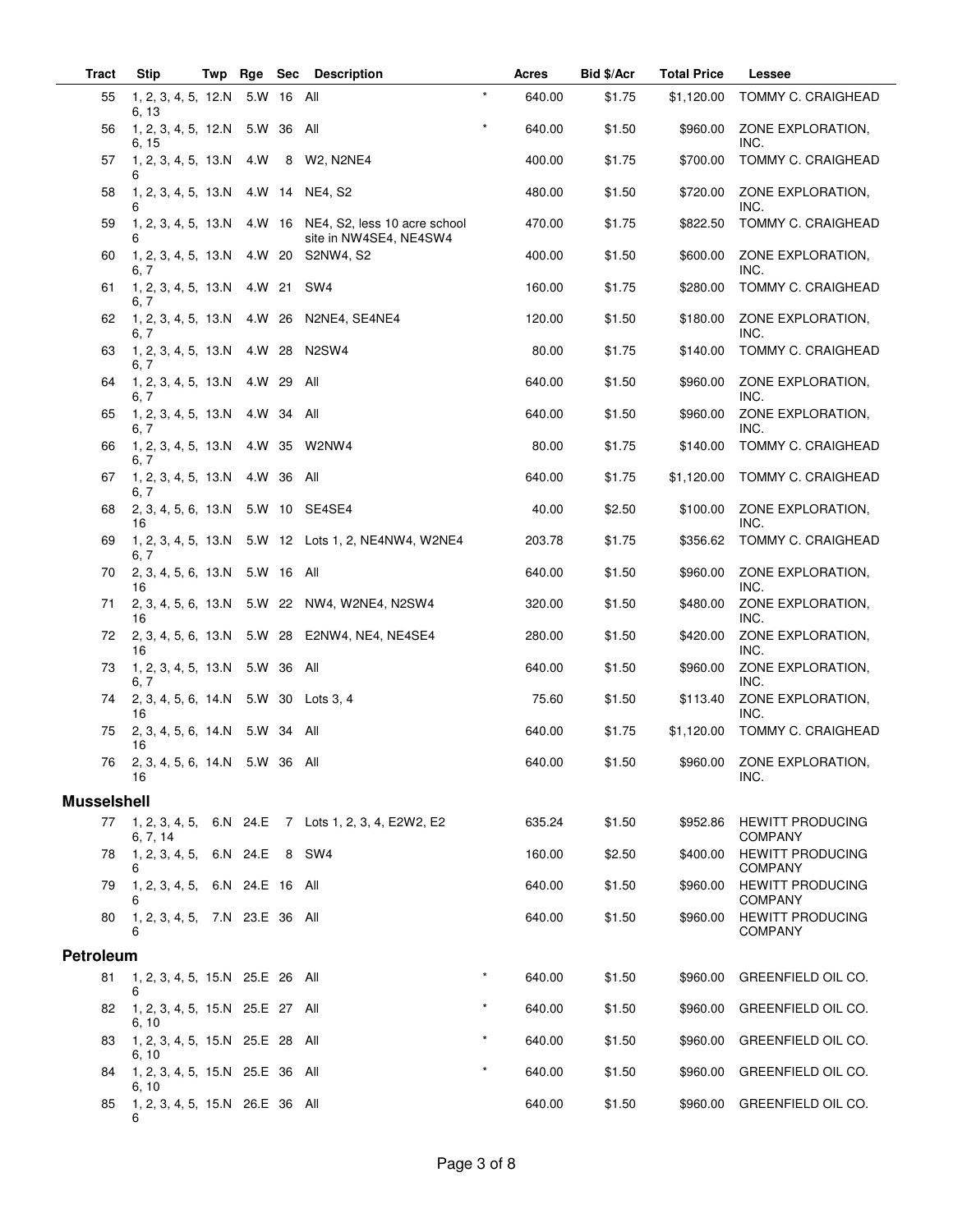| Tract            | <b>Stip</b>                             | Twp | Rge        | Sec        | <b>Description</b>                                                                                 |         | Acres  | Bid \$/Acr | <b>Total Price</b> | Lessee                                       |
|------------------|-----------------------------------------|-----|------------|------------|----------------------------------------------------------------------------------------------------|---------|--------|------------|--------------------|----------------------------------------------|
| Pondera          |                                         |     |            |            |                                                                                                    |         |        |            |                    |                                              |
| 86               | 1, 2, 3, 4, 5, 26.N<br>6                |     |            |            | 1.E 20 W2E2, NE4NE4                                                                                |         | 200.00 | \$8.00     | \$1,600.00         | RETAMCO OPERATING,<br>INC.                   |
| 87               | 1, 2, 3, 4, 5, 26.N<br>6, 8             |     |            | 1.E 24 All |                                                                                                    |         | 640.00 | \$13.00    | \$8,320.00         | RETAMCO OPERATING,<br>INC.                   |
| 88               | 1, 2, 3, 4, 5, 28.N<br>6                |     | 6.W        | 5          | SW4NW4, SW4                                                                                        |         | 200.00 | \$20.25    | \$4,050.00         | PRIMARY PETROLEUM<br>COMPANY, LLC            |
| 89               | 1, 2, 3, 4, 5, 28.N<br>6                |     | 6.W        |            | 6 SE4SW4                                                                                           |         | 40.00  | \$25.25    | \$1,010.00         | PRIMARY PETROLEUM<br>COMPANY, LLC            |
| 90               | 1, 2, 3, 4, 5, 28.N<br>6, 8             |     | 6.W        |            | 7 Lot 2, E2NW4, SE4                                                                                |         | 278.41 | \$30.25    | \$8,421.90         | PRIMARY PETROLEUM<br>COMPANY, LLC            |
| 91               | 1, 2, 3, 4, 5, 28.N<br>6                |     | 6.W        |            | 8 NW4, SW4NE4, S2                                                                                  | $\star$ | 520.00 | \$30.00    | \$15,600.00        | TOMMY C. CRAIGHEAD                           |
| 92               | 1, 2, 3, 4, 5, 28.N<br>6, 8             |     | 6.W        | 9          | SE4, SW4SW4                                                                                        |         | 200.00 | \$19.00    | \$3,800.00         | PRIMARY PETROLEUM<br>COMPANY, LLC            |
| 93               | 1, 2, 3, 4, 5, 28.N<br>6                |     |            |            | 6.W 10 S2S2                                                                                        |         | 160.00 | \$16.50    | \$2,640.00         | PRIMARY PETROLEUM<br>COMPANY, LLC            |
| 94               | 1, 2, 3, 4, 5, 28.N<br>6                |     |            | 6.W 16 All |                                                                                                    | $\star$ | 640.00 | \$35.00    | \$22,400.00        | PRIMARY PETROLEUM<br>COMPANY, LLC            |
| 95               | 1, 2, 3, 4, 5, 28.N                     |     | 6.W 20     |            | E2NE4                                                                                              |         | 80.00  | \$28.00    | \$2,240.00         | PRIMARY PETROLEUM<br>COMPANY, LLC            |
| 96               | 1, 2, 3, 4, 5, 28. N<br>6               |     | 6.W 21     |            | NW4, NW4NE4                                                                                        |         | 200.00 | \$27.00    | \$5,400.00         | PRIMARY PETROLEUM<br>COMPANY, LLC            |
| 97               | 2, 3, 4, 5, 6, 28.N<br>17               |     | 8.W 29     |            | NE4NE4                                                                                             | $\star$ | 40.00  | \$20.25    | \$810.00           | PRIMARY PETROLEUM<br>COMPANY, LLC            |
| 98               | 2, 3, 4, 5, 6, 28.N<br>17               |     |            |            | 8.W 32 NW4NW4                                                                                      | $\star$ | 40.00  | \$3.00     | \$120.00           | PRIMARY PETROLEUM<br>COMPANY, LLC            |
| 99               | 2, 3, 4, 5, 6, 28.N<br>17               |     | 8.W 36 All |            |                                                                                                    | $\star$ | 640.00 | \$16.00    | \$10,240.00        | PRIMARY PETROLEUM<br>COMPANY, LLC            |
| 100              | 1, 2, 3, 4, 5, 29.N<br>6, 8             |     | 7.W 16 All |            |                                                                                                    |         | 640.00 | \$25.25    | \$16,160.00        | PRIMARY PETROLEUM<br>COMPANY, LLC            |
| 101              | 1, 2, 3, 4, 5, 29.N<br>6, 8             |     |            |            | 7.W 22 NW4NW4, S2NW4, SW4NE4,<br>NW4SE4, N2SW4                                                     |         | 280.00 | \$25.25    | \$7,070.00         | PRIMARY PETROLEUM<br>COMPANY, LLC            |
| 102              | 1, 2, 3, 4, 5, 29.N<br>6                |     |            |            | 7.W 26 S2NE4                                                                                       | $\star$ | 80.00  | \$25.25    | \$2,020.00         | PRIMARY PETROLEUM<br>COMPANY, LLC            |
| 103              | 1, 2, 3, 4, 5, 29.N<br>6                |     |            |            | 7.W 27 S2SE4                                                                                       |         | 80.00  | \$25.25    | \$2,020.00         | PRIMARY PETROLEUM<br>COMPANY, LLC            |
| 104              | 1, 2, 3, 4, 5, 29.N<br>6                |     | 7.W 36 All |            |                                                                                                    |         | 640.00 | \$25.25    | \$16,160.00        | PRIMARY PETROLEUM<br>COMPANY, LLC            |
| <b>Roosevelt</b> |                                         |     |            |            |                                                                                                    |         |        |            |                    |                                              |
|                  | 6, 10, 11                               |     |            |            | 105 1, 2, 3, 4, 5, 27.N 55.E 1 Lots 1, 2, Missouri Riverbed<br>and related acreage                 |         | 217.33 | \$3.00     | \$651.99           | BRIGHAM OIL & GAS, LP                        |
| 106              | 6, 7, 9, 11                             |     |            |            | 1, 2, 3, 4, 5, 27.N 56.E 3 Lots 2, 7, Missouri Riverbed<br>and related acreage                     |         | 179.76 | \$6.00     | \$1,078.56         | TOMMY C. CRAIGHEAD                           |
| 107              | 6, 10, 11                               |     |            |            | 1, 2, 3, 4, 5, 27.N 56.E 6 Lots 3, 4, Missouri Riverbed<br>and related acreage                     |         | 225.00 | \$1.50     | \$337.50           | BRIGHAM OIL & GAS, LP                        |
| 108              | 6                                       |     |            |            | 1, 2, 3, 4, 5, 27.N 57.E 6 Lots 1, 2, E2NW4, NE4                                                   | $\star$ | 310.34 | \$6.00     | \$1,862.04         | RETAMCO OPERATING,<br>INC.                   |
| 109              | 1, 2, 3, 4, 5, 27.N 57.E 15 E2E2<br>6   |     |            |            |                                                                                                    | $\star$ | 160.00 | \$1.75     | \$280.00           | RETAMCO OPERATING,<br>INC.                   |
| 110              | 1, 2, 3, 4, 5, 27.N 57.E 16 All<br>6, 7 |     |            |            |                                                                                                    |         | 640.00 | \$12.50    | \$8,000.00         | <b>NANCE PETROLEUM</b><br><b>CORPORATION</b> |
| 111              | 6. 7                                    |     |            |            | 1, 2, 3, 4, 5, 27.N 57.E 22 E2NE4, N2S2, SE4SE4                                                    |         | 280.00 | \$1.75     | \$490.00           | RETAMCO OPERATING,<br>INC.                   |
| 112              | 6, 7, 10                                |     |            |            | 1, 2, 3, 4, 5, 27.N 57.E 27 E2, NW4SW4, S2SW4                                                      |         | 440.00 | \$2.25     | \$990.00           | RETAMCO OPERATING,<br>INC.                   |
| 113              | 6, 7, 9, 10,<br>11                      |     |            |            | 1, 2, 3, 4, 5, 27.N 57.E 34 Lots 1 thru 8, NE4, E2NW4,<br>Missouri Riverbed and related<br>acreage |         | 547.80 | \$2.25     | \$1,232.55         | RETAMCO OPERATING,<br>INC.                   |
| 114              | 6, 11                                   |     |            |            | 1, 2, 3, 4, 5, 27.N 57.E 35 Missouri Riverbed and related<br>acreage                               |         | 208.00 | \$1.50     | \$312.00           | BRIGHAM OIL & GAS, LP                        |
| 115              | 6, 9, 10, 11                            |     |            |            | 1, 2, 3, 4, 5, 27.N 57.E 36 Lots 1 thru 8, S2S2, Missouri<br>Riverbed and related acreage          | $\star$ | 640.00 | \$2.75     | \$1,760.00         | RETAMCO OPERATING,<br>INC.                   |
| 116              | 6, 11                                   |     |            |            | 1, 2, 3, 4, 5, 27.N 58.E 23 Missouri Riverbed and related<br>acreage                               |         | 4.00   | \$25.00    | \$100.00           | BRIGHAM OIL & GAS, LP                        |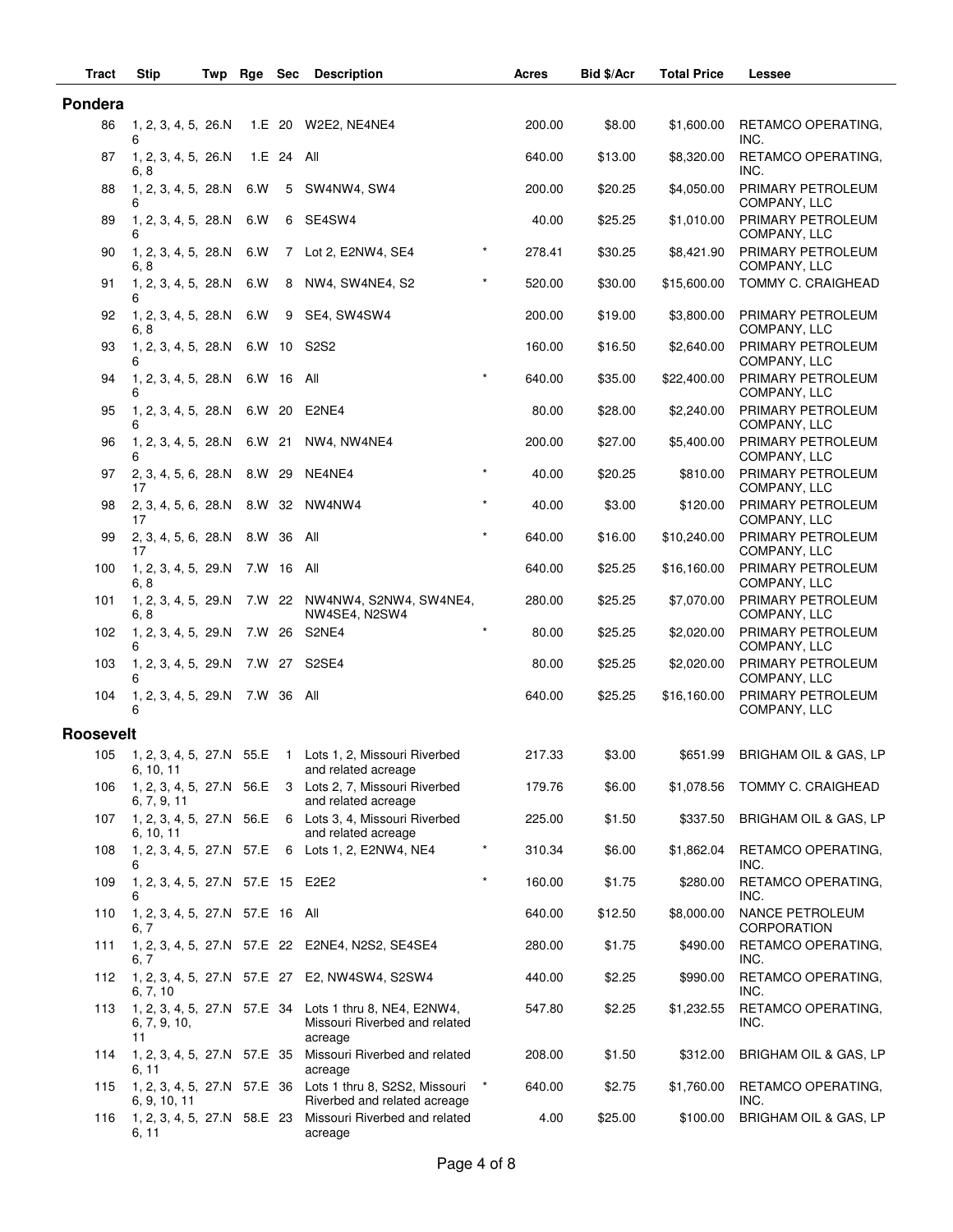| Tract             | <b>Stip</b>                             | Twp | Rge Sec |   | Description                                                                   | Acres              | Bid \$/Acr | <b>Total Price</b> | Lessee                                              |
|-------------------|-----------------------------------------|-----|---------|---|-------------------------------------------------------------------------------|--------------------|------------|--------------------|-----------------------------------------------------|
| 117               | 1, 2, 3, 4, 5, 27.N<br>6, 11            |     | 58.E 25 |   | Missouri Riverbed and related<br>acreage                                      | 2.00               | \$50.00    | \$100.00           | BRIGHAM OIL & GAS, LP                               |
| 118               | 1, 2, 3, 4, 5, 27.N 58.E 27<br>6, 11    |     |         |   | Missouri Riverbed and related<br>acreage                                      | 105.00             | \$1.50     | \$157.50           | BRIGHAM OIL & GAS, LP                               |
| 119               | 6, 11                                   |     |         |   | 1, 2, 3, 4, 5, 27.N 58.E 32 Missouri Riverbed and related<br>acreage          | 3.00               | \$33.33    | \$100.00           | BRIGHAM OIL & GAS, LP                               |
| 120               | 6, 11                                   |     |         |   | 1, 2, 3, 4, 5, 27.N 58.E 34 Missouri Riverbed and related<br>acreage          | 11.00              | \$9.09     | \$100.00           | BRIGHAM OIL & GAS, LP                               |
| 121               | 1, 2, 3, 4, 5, 29.N 54.E 36 All<br>6, 7 |     |         |   |                                                                               | 640.00             | \$1.75     | \$1,120.00         | RETAMCO OPERATING,<br>INC.                          |
| 122               | 1, 2, 3, 4, 5, 29.N 57.E 16 All<br>6    |     |         |   |                                                                               | 640.00             | \$40.00    | \$25,600.00        | <b>SUNSHINE PACIFIC</b><br>CORP.                    |
| 123               | 12, 16                                  |     |         |   | 2, 3, 4, 5, 6, 30.N 54.E 36 Lots 1 thru 6, SE4NE4, SE4,<br>NE4SW4, S2SW4      | 487.71             | \$1.75     | \$853.49           | RETAMCO OPERATING.<br>INC.                          |
| <b>Rosebud</b>    |                                         |     |         |   |                                                                               |                    |            |                    |                                                     |
| 124               | 6                                       |     |         |   | 1, 2, 3, 4, 5, 11.N 34.E 31 Lots 1, 2, 3, 4, E2, E2W2                         | 629.08             | \$1.50     | \$943.62           | BTC OIL PROPERTIES,<br>LLC                          |
| <b>Sheridan</b>   |                                         |     |         |   |                                                                               |                    |            |                    |                                                     |
| 125               | 1, 2, 3, 4, 5, 31.N 55.E 36 E2<br>6     |     |         |   |                                                                               | 320.00             | \$30.00    | \$9,600.00         | <b>TOMMY C. CRAIGHEAD</b>                           |
| 126               | 2, 3, 4, 5, 6, 32.N 55.E 36 All<br>16   |     |         |   |                                                                               | $\star$<br>640.00  | \$30.00    | \$19,200.00        | TOMMY C. CRAIGHEAD                                  |
| 127               | 1, 2, 3, 4, 5, 34.N 56.E 16 E2<br>6, 8  |     |         |   |                                                                               | 320.00             | \$26.25    | \$8,400.00         | KODIAK OIL & GAS<br>(USA) INC                       |
| 128               | 1, 2, 3, 4, 5, 35.N 56.E 16 All<br>6    |     |         |   |                                                                               | $\star$<br>640.00  | \$27.25    | \$17,440.00        | KODIAK OIL & GAS<br>(USA) INC                       |
| 129               | 1, 2, 3, 4, 5, 36.N 54.E<br>6           |     |         | 3 | W2SW4                                                                         | 80.00              | \$12.25    | \$980.00           | <b>EMPIRE OIL COMPANY</b>                           |
| 130               | 6                                       |     |         |   | 1, 2, 3, 4, 5, 36.N 54.E 4 SE4NE4, E2SE4                                      | 120.00             | \$26.25    | \$3,150.00         | <b>EMPIRE OIL COMPANY</b>                           |
| 131               | 6                                       |     |         |   | 1, 2, 3, 4, 5, 36.N 54.E 10 W2NW4, NE4NW4                                     | 120.00             | \$26.25    | \$3,150.00         | <b>EMPIRE OIL COMPANY</b>                           |
| 132               | 1, 2, 3, 4, 5, 36.N 54.E 24 SE4<br>6    |     |         |   |                                                                               | 160.00             | \$24.00    | \$3,840.00         | <b>EMPIRE OIL COMPANY</b>                           |
| 133               | 1, 2, 3, 4, 5, 36.N 54.E 25 E2E2<br>6   |     |         |   |                                                                               | 160.00             | \$16.00    | \$2,560.00         | EMPIRE OIL COMPANY                                  |
| 134               | 1, 2, 3, 4, 5, 37.N 53.E 36 All<br>6    |     |         |   |                                                                               | $\star$<br>640.00  | \$30.25    | \$19,360.00        | <b>EMPIRE OIL COMPANY</b>                           |
| <b>Stillwater</b> |                                         |     |         |   |                                                                               |                    |            |                    |                                                     |
| 135               | 6, 12, 19                               |     |         |   | 1, 2, 3, 4, 5, 2.N 21.E 25 Lots 1, 2, 3, 4, 5, 6, part of Big<br>Lake         | 636.00             | \$5.00     |                    | \$3,180.00 SONALTA RESOURCES<br>INC.                |
| 136               | 6, 12, 19                               |     |         |   | 1, 2, 3, 4, 5, 2.N 21.E 26 Lots 1, 2, 3, 4, 5, 6, NE4NW4,<br>part of Big Lake | 480.00             | \$5.00     | \$2,400.00         | SONALTA RESOURCES<br>INC.                           |
| 137               | 6, 12, 19                               |     |         |   | 1, 2, 3, 4, 5, 2.N 21.E 35 Lots 1, 2, 3, part of Big Lake                     | 160.00             | \$1.75     | \$280.00           | SONALTA RESOURCES<br>INC.                           |
| 138               | 1, 2, 3, 4, 5, 3.N 21.E 16 All<br>6, 8  |     |         |   |                                                                               | 640.00             | \$1.50     | \$960.00           | STEALTH ENERGY USA,<br>INC.                         |
| 139               | 1, 2, 3, 4, 5, 3.N 21.E 24 All<br>6     |     |         |   |                                                                               | $\star$<br>640.00  | \$1.50     | \$960.00           | STEALTH ENERGY USA,<br>INC.                         |
| 140               | 1, 2, 3, 4, 5, 3.N 22.E 16 All<br>6, 8  |     |         |   |                                                                               | $\star$<br>640.00  | \$1.50     | \$960.00           | <b>BIG SNOWY</b><br><b>RESOURCES LP</b>             |
| 141               | 1, 2, 3, 4, 5, 3.N 22.E 28 All<br>6, 8  |     |         |   |                                                                               | 640.00             | \$1.50     | \$960.00           | <b>BIG SNOWY</b><br><b>RESOURCES LP</b>             |
| <b>Teton</b>      |                                         |     |         |   |                                                                               |                    |            |                    |                                                     |
| 142               | 1, 2, 3, 4, 5, 25.N<br>6                |     |         |   | 1.E 1 Lots 1, 2, 3, 4, S2N2, S2                                               | $^\star$<br>640.67 | \$12.00    | \$7,688.04         | QUICKSILVER<br>RESOURCES INC.                       |
| 143               | 1, 2, 3, 4, 5, 25.N<br>6                |     |         |   | 1.E 2 Lots 1, 2, 3, 4, S2N2, S2                                               | $\star$<br>641.28  | \$17.00    | \$10,901.76        | <b>SWANSON</b><br><b>PRODUCTION</b><br>COMPANY, LLC |
| 144               | 1, 2, 3, 4, 5, 25. N<br>6               |     |         |   | 1.E 3 Lots 1, 2, 3, 4, S2N2, S2                                               | $\ast$<br>640.75   | \$17.00    | \$10,892.75        | SWANSON<br><b>PRODUCTION</b><br>COMPANY, LLC        |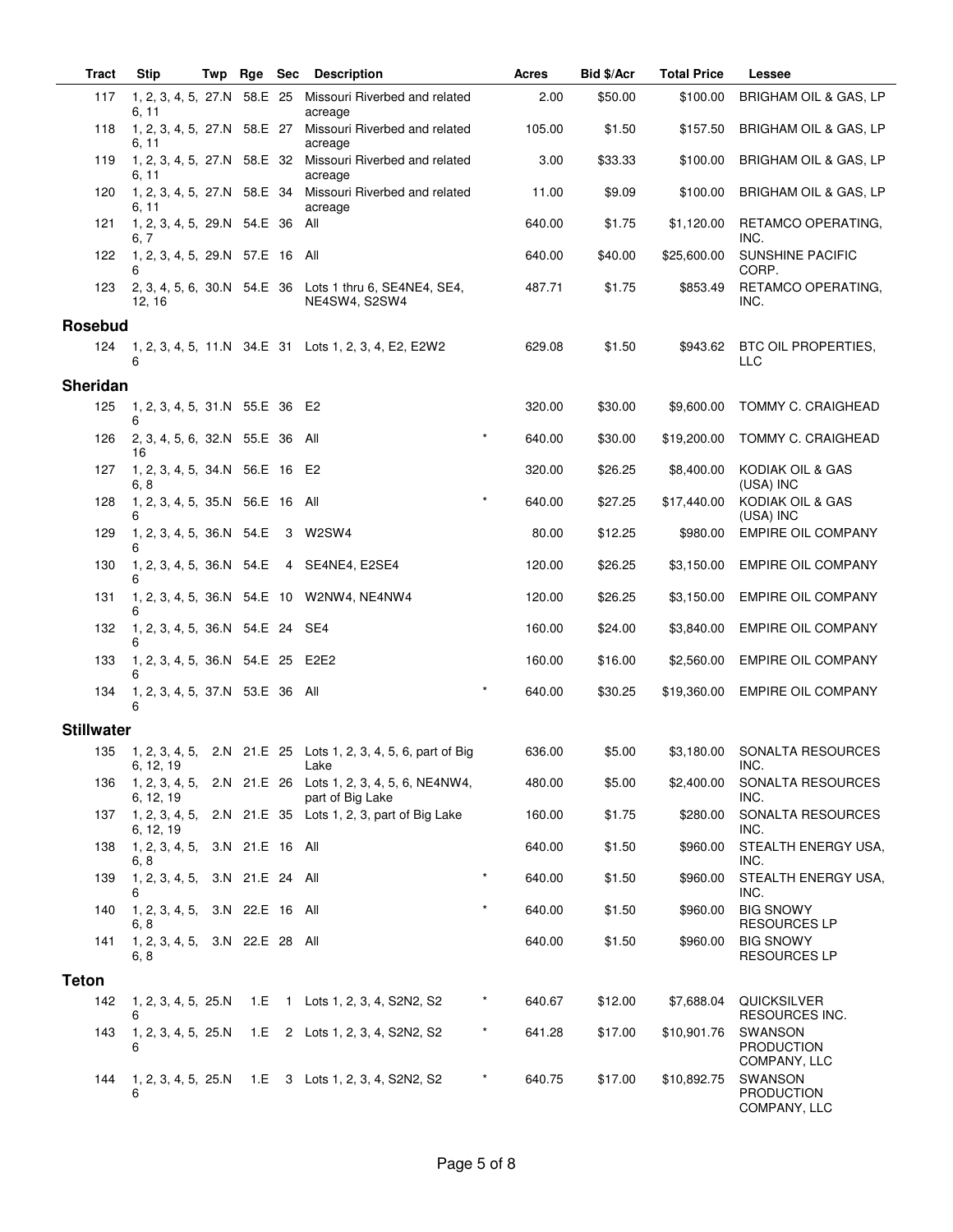| <b>Tract</b> | <b>Stip</b>                               | Twp | Rge        | Sec          | <b>Description</b>                                                         |         | Acres            | Bid \$/Acr         | <b>Total Price</b>       | Lessee                                              |
|--------------|-------------------------------------------|-----|------------|--------------|----------------------------------------------------------------------------|---------|------------------|--------------------|--------------------------|-----------------------------------------------------|
| 145          | 1, 2, 3, 4, 5, 25.N<br>6, 11              |     | 1.E        | - 9          | N <sub>2</sub> , Teton Riverbed and<br>related acreage                     | $\star$ | 320.30           | \$17.00            | \$5,445.10               | SWANSON<br><b>PRODUCTION</b><br>COMPANY, LLC        |
| 146          | 1, 2, 3, 4, 5, 25.N<br>6, 11              |     |            | 1.E 10       | N2, Teton Riverbed and<br>related acreage                                  |         | 322.00           | \$17.50            | \$5,635.00               | SWANSON<br><b>PRODUCTION</b><br>COMPANY, LLC        |
| 147          | 1, 2, 3, 4, 5, 25.N<br>6, 7, 8, 10,<br>11 |     |            | 1.E 16 All   |                                                                            |         | 640.00           | \$10.25            | \$6,560.00               | QUICKSILVER<br>RESOURCES INC.                       |
| 148          | 1, 2, 3, 4, 5, 26.N<br>6, 8               |     |            | 1.E 25 All   |                                                                            | $\star$ | 640.00           | \$13.00            | \$8,320.00               | QUICKSILVER<br>RESOURCES INC.                       |
| 149          | 1, 2, 3, 4, 5, 26.N<br>6, 8, 10           |     |            |              | 1.E 26 NW4SE4, SW4                                                         | $\star$ | 200.00           | \$15.25            | \$3,050.00               | <b>QUICKSILVER</b><br><b>RESOURCES INC.</b>         |
| 150          | 1, 2, 3, 4, 5, 26.N<br>6, 8               |     |            |              | 1.E 29 N2NE4                                                               |         | 80.00            | \$10.25            | \$820.00                 | QUICKSILVER<br>RESOURCES INC.                       |
| 151          | 1, 2, 3, 4, 5, 26.N<br>6, 8               |     |            |              | 1.E 33 N2, SW4                                                             |         | 480.00           | \$17.00            | \$8,160.00               | <b>SWANSON</b><br><b>PRODUCTION</b><br>COMPANY, LLC |
| 152          | 1, 2, 3, 4, 5, 26.N<br>6                  |     |            |              | 1.E 34 N2, SE4                                                             |         | 480.00           | \$17.00            | \$8,160.00               | SWANSON<br><b>PRODUCTION</b><br>COMPANY, LLC        |
| 153          | 1, 2, 3, 4, 5, 26.N<br>6                  |     |            | 1.E 36 All   |                                                                            |         | 640.00           | \$13.00            | \$8,320.00               | QUICKSILVER<br>RESOURCES INC.                       |
| 154          | 1, 2, 3, 4, 5, 24.N<br>6                  |     | 1.W        | $\mathbf{1}$ | <b>S2S2</b>                                                                | $\star$ | 160.00           | \$4.00             | \$640.00                 | <b>QUICKSILVER</b><br>RESOURCES INC.                |
| 155          | 1, 2, 3, 4, 5, 24.N<br>6                  |     |            |              | 1.W 12 NW4NW4                                                              | $\star$ | 40.00            | \$7.00             | \$280.00                 | QUICKSILVER<br>RESOURCES INC.                       |
| 156          | 1, 2, 3, 4, 5, 24.N<br>6, 7               |     | 1.W 16 All |              |                                                                            | $\star$ | 640.00           | \$8.00             | \$5,120.00               | QUICKSILVER<br>RESOURCES INC.                       |
| 157          | 1, 2, 3, 4, 5, 25.N<br>6, 8               |     | 1. W       | 3            | Lots 1, 2, 3, 4, S2N2, S2                                                  | $\star$ | 640.30           | \$16.75            | \$10,725.02              | <b>GLENN LAND</b>                                   |
| 158          | 1, 2, 3, 4, 5, 25.N<br>6, 8               |     | 1. W       |              | 4 Lots 1, 2, 3, 4, S2N2, S2                                                |         | 640.37           | \$17.25            | \$11,046.38              | <b>GLENN LAND</b>                                   |
| 159          | 1, 2, 3, 4, 5, 25.N<br>6                  |     | 1.W        | 5            | Lot 1, S2N2, SW4                                                           | $\star$ | 360.10           | \$12.00            | \$4,321.20               | <b>QUICKSILVER</b><br>RESOURCES INC.                |
| 160          | 1, 2, 3, 4, 5, 25.N<br>6                  |     | 1. W       | 6            | Lot 2, S2NE4, SE4, less<br>patented RR R/W                                 | $\star$ | 269.32           | \$12.00            | \$3,231.84               | QUICKSILVER<br>RESOURCES INC.                       |
| 161          | 1, 2, 3, 4, 5, 25.N<br>6, 7, 11           |     | 1.W        |              | 7 NE4, Teton Riverbed and<br>related acreage                               |         | 162.00           | \$11.00            | \$1,782.00               | QUICKSILVER<br>RESOURCES INC.                       |
| 162          | 1, 2, 3, 4, 5, 25.N<br>6, 7, 11           |     | 1.W        | 8            | NW4, Teton Riverbed and<br>related acreage                                 |         | 171.00           | \$11.50            | \$1,966.50               | QUICKSILVER<br><b>RESOURCES INC.</b>                |
| 163          | 1, 2, 3, 4, 5, 25.N<br>6, 8, 11           |     | 1.W        | 9            | N2, N2S2, Teton Riverbed<br>and related acreage                            |         | 481.00           | \$16.00            | \$7,696.00               | QUICKSILVER<br>RESOURCES INC.                       |
| 164          | 6, 8, 11                                  |     |            |              | 1, 2, 3, 4, 5, 25.N 1.W 10 N2, N2S2, Teton Riverbed<br>and related acreage | $\star$ | 484.00           | \$16.25            |                          | \$7,865.00 GLENN LAND                               |
| 165          | 1, 2, 3, 4, 5, 25.N<br>6, 8               |     |            |              | 1.W 11 N2, N2S2                                                            | $\star$ | 480.00           | \$16.00            | \$7,680.00               | QUICKSILVER<br>RESOURCES INC.                       |
| 166          | 1, 2, 3, 4, 5, 25.N<br>6, 9, 11           |     | 1.W 16 All |              |                                                                            | $\star$ | 640.00           | \$10.00            | \$6,400.00               | QUICKSILVER<br><b>RESOURCES INC.</b>                |
| 167          | 1, 2, 3, 4, 5, 25.N<br>6                  |     | 1.W 36 All |              |                                                                            | $\star$ | 640.00           | \$10.00            | \$6,400.00               | QUICKSILVER<br>RESOURCES INC.                       |
| 168          | 1, 2, 3, 4, 5, 25.N<br>6                  |     | 2.W        |              | 4 Lots 1, 2, 3, 4, S2N2                                                    | $\star$ | 331.35           | \$7.00             | \$2,319.45               | QUICKSILVER<br><b>RESOURCES INC.</b>                |
| 169          | 1, 2, 3, 4, 5, 25.N<br>6                  |     | 2.W<br>2.W |              | 5 Lots 1, 2, 3, 4, S2N2                                                    | $\star$ | 334.76<br>329.61 | \$16.25<br>\$16.25 | \$5,439.85<br>\$5,356.16 | <b>GLENN LAND</b>                                   |
| 170          | 1, 2, 3, 4, 5, 25.N<br>6                  |     | 2.W 16 All |              | 6 Lots 1, 2, 3, 4, 5, SE4NW4,<br>S2NE4                                     | $\star$ | 640.00           | \$16.25            | \$10,400.00              | <b>GLENN LAND</b><br><b>GLENN LAND</b>              |
| 171          | 1, 2, 3, 4, 5, 25.N<br>6, 9, 11           |     |            |              |                                                                            |         |                  |                    |                          |                                                     |
| 172          | 1, 2, 3, 4, 5, 25.N<br>6, 7, 9, 11        |     | 2.W 19     |              | Lot 4, SE4NW4, S2NE4,<br>Teton Riverbed and related<br>acreage             |         | 170.32           | \$5.00             | \$851.60                 | <b>QUICKSILVER</b><br>RESOURCES INC.                |
| 173          | 1, 2, 3, 4, 5, 25.N<br>6, 7, 10, 11       |     |            |              | 2.W 20 S2N2, S2SE4, Teton Riverbed *<br>and related acreage                |         | 248.00           | \$5.00             | \$1,240.00               | QUICKSILVER<br>RESOURCES INC.                       |
| 174          | 1, 2, 3, 4, 5, 25.N 2.W 21<br>6, 7, 11    |     |            |              | SW4NW4, Teton Riverbed<br>and related acreage                              | $\star$ | 51.00            | \$5.00             | \$255.00                 | QUICKSILVER<br>RESOURCES INC.                       |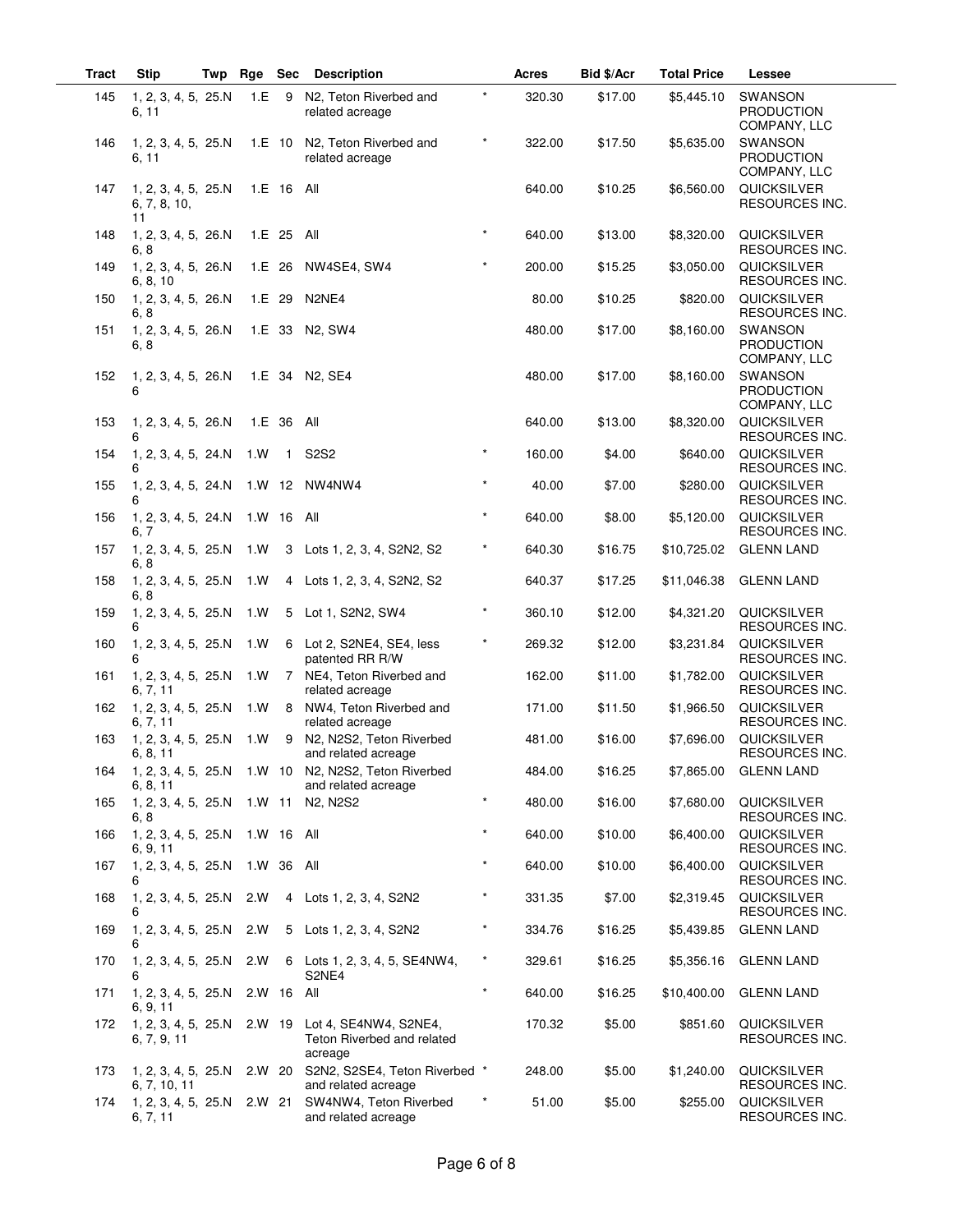| <b>Tract</b>  | <b>Stip</b>                           | Twp | Rge        | Sec        | <b>Description</b>                                      |          | Acres  | Bid \$/Acr | <b>Total Price</b> | Lessee                                      |
|---------------|---------------------------------------|-----|------------|------------|---------------------------------------------------------|----------|--------|------------|--------------------|---------------------------------------------|
| 175           | 1, 2, 3, 4, 5, 25.N<br>6, 7           |     |            |            | 2.W 28 NW4NW4                                           |          | 40.00  | \$5.00     | \$200.00           | <b>QUICKSILVER</b><br><b>RESOURCES INC.</b> |
| 176           | 1, 2, 3, 4, 5, 25.N<br>6, 7, 11       |     | 2.W 30     |            | Lot 1                                                   |          | 44.92  | \$5.00     | \$224.60           | <b>QUICKSILVER</b><br>RESOURCES INC.        |
| 177           | 1, 2, 3, 4, 5, 25.N<br>6              |     | 2.W 36     |            | All                                                     |          | 640.00 | \$9.00     | \$5,760.00         | QUICKSILVER<br><b>RESOURCES INC.</b>        |
| 178           | 1, 2, 3, 4, 5, 25.N<br>6, 7, 11       |     | 3.W 25     |            | N2N2, Teton Riverbed and<br>related acreage             |          | 169.00 | \$5.00     | \$845.00           | <b>QUICKSILVER</b><br>RESOURCES INC.        |
| 179           | 1, 2, 3, 4, 5, 25.N<br>6, 7, 11       |     |            |            | 3.W 26 N2S2, Teton Riverbed and<br>related acreage      |          | 167.00 | \$5.00     | \$835.00           | QUICKSILVER<br>RESOURCES INC.               |
| 180           | 1, 2, 3, 4, 5, 25.N<br>6, 7, 11       |     | 3.W 27     |            | N2SE4, SW4, Teton Riverbed<br>and related acreage       |          | 247.00 | \$5.00     | \$1,235.00         | QUICKSILVER<br><b>RESOURCES INC.</b>        |
| 181           | 1, 2, 3, 4, 5, 25.N<br>6, 7, 11       |     | 3.W 34     |            | NW4, N2SW4, SW4SW4                                      |          | 280.00 | \$8.00     | \$2,240.00         | <b>QUICKSILVER</b><br>RESOURCES INC.        |
| 182           | 1, 2, 3, 4, 5, 25.N<br>6              |     | 3.W 36 All |            |                                                         | $\star$  | 640.00 | \$8.00     | \$5,120.00         | QUICKSILVER<br>RESOURCES INC.               |
| 183           | 2, 3, 4, 5, 6, 26.N<br>17             |     | 6.W        |            | 7 Lot 2                                                 |          | 37.15  | \$31.00    | \$1,151.65         | PRIMARY PETROLEUM<br>COMPANY, LLC           |
| 184           | 2, 3, 4, 5, 6, 26.N<br>17             |     | 7.W        |            | 2 Lot 2                                                 |          | 42.08  | \$32.00    | \$1,346.56         | PRIMARY PETROLEUM<br>COMPANY, LLC           |
| 185           | 2, 3, 4, 5, 6, 26.N<br>17             |     |            |            | 7.W 12 SE4NW4, S2NE4                                    |          | 120.00 | \$32.25    | \$3,870.00         | PRIMARY PETROLEUM<br>COMPANY, LLC           |
| 186           | 2, 3, 4, 5, 6, 26.N<br>17             |     |            |            | 7.W 15 NE4NW4, S2NW4, SW4NE4                            |          | 160.00 | \$32.25    | \$5,160.00         | PRIMARY PETROLEUM<br>COMPANY, LLC           |
| 187           | 2, 3, 4, 5, 6, 27.N<br>17             |     | 7.W        | 9          | E2SE4                                                   | $\star$  | 80.00  | \$7.00     | \$560.00           | PRIMARY PETROLEUM<br>COMPANY, LLC           |
| 188           | 17                                    |     |            |            | 2, 3, 4, 5, 6, 27.N 7.W 10 SW4NW4, NW4SW4               |          | 80.00  | \$3.00     | \$240.00           | PRIMARY PETROLEUM<br>COMPANY, LLC           |
| 189           | 2, 3, 4, 5, 6, 27.N<br>17             |     |            |            | 7.W 13 NW4NW4, SE4SE4                                   | $\star$  | 80.00  | \$3.00     | \$240.00           | PRIMARY PETROLEUM<br>COMPANY, LLC           |
| 190           | 2, 3, 4, 5, 6, 27.N<br>17             |     |            |            | 7.W 14 NE4NE4, S2NE4, NW4SE4,<br>SE4SE4, NE4SW4, SW4SW4 | $^\star$ | 280.00 | \$3.00     | \$840.00           | PRIMARY PETROLEUM<br>COMPANY, LLC           |
| 191           | 2, 3, 4, 5, 6, 27.N<br>17             |     | 7.W 15     |            | SE4NW4, NW4NE4,<br>SW4SE4, E2SW4                        |          | 200.00 | \$3.50     | \$700.00           | PRIMARY PETROLEUM<br>COMPANY, LLC           |
| 192           | 2, 3, 4, 5, 6, 27.N<br>17             |     |            | 7.W 16 All |                                                         |          | 640.00 | \$7.25     | \$4,640.00         | PRIMARY PETROLEUM<br>COMPANY, LLC           |
| 193           | 2, 3, 4, 5, 6, 27.N<br>17             |     |            |            | 7.W 26 SW4SW4                                           |          | 40.00  | \$3.25     | \$130.00           | PRIMARY PETROLEUM<br>COMPANY, LLC           |
| 194           | 2, 3, 4, 5, 6, 27.N<br>17             |     | 7.W 28     |            | NE4NE4                                                  | $\star$  | 40.00  | \$3.25     | \$130.00           | PRIMARY PETROLEUM<br>COMPANY, LLC           |
| 195           | 2, 3, 4, 5, 6, 27.N 7.W 29<br>17      |     |            |            | NE4NW4, S2NW4, NW4NE4,<br>NW4SW4                        |          | 200.00 | \$3.25     | \$650.00           | PRIMARY PETROLEUM<br>COMPANY, LLC           |
| 196           | 2, 3, 4, 5, 6, 27.N 7.W 33<br>17      |     |            |            | SE4NE4                                                  |          | 40.00  | \$3.00     | \$120.00           | PRIMARY PETROLEUM<br>COMPANY, LLC           |
| 197           | 17                                    |     |            |            | 2, 3, 4, 5, 6, 27.N 7.W 34 S2NW4, N2NE4, SW4NE4         |          | 200.00 | \$3.25     | \$650.00           | PRIMARY PETROLEUM<br>COMPANY, LLC           |
| 198           | 17                                    |     |            |            | 2, 3, 4, 5, 6, 27.N 7.W 35 NW4SW4, S2SW4                |          | 120.00 | \$3.25     | \$390.00           | PRIMARY PETROLEUM<br>COMPANY, LLC           |
| <b>Toole</b>  |                                       |     |            |            |                                                         |          |        |            |                    |                                             |
| 199           | 1, 2, 3, 4, 5, 35.N 4.W 14 E2<br>6    |     |            |            |                                                         |          | 320.00 | \$53.00    | \$16,960.00        | QUICKSILVER<br>RESOURCES INC.               |
| 200           | 6                                     |     |            |            | 1, 2, 3, 4, 5, 35.N 4.W 23 E2W2, W2E2                   |          | 320.00 | \$51.00    | \$16,320.00        | <b>QUICKSILVER</b><br>RESOURCES INC.        |
| 201           | 1, 2, 3, 4, 5, 35.N 4.W 28 NE4NE4     |     |            |            |                                                         |          | 40.00  | \$52.00    | \$2,080.00         | DART OIL & GAS<br><b>CORPORATION</b>        |
| 202           | 6                                     |     |            |            | 1, 2, 3, 4, 5, 35.N 4.W 34 SW4NE4, E2E2, NW4SE4         |          | 240.00 | \$51.00    | \$12,240.00        | DART OIL & GAS<br>CORPORATION               |
| 203           | 1, 2, 3, 4, 5, 35.N 4.W 35 S2SW4<br>6 |     |            |            |                                                         |          | 80.00  | \$50.00    | \$4,000.00         | QUICKSILVER<br>RESOURCES INC.               |
|               |                                       |     |            |            |                                                         |          |        |            |                    |                                             |
| <b>Wibaux</b> |                                       |     |            |            |                                                         |          |        |            |                    |                                             |
| 204           | 1, 2, 3, 4, 5, 11.N 59.E 16 All<br>6  |     |            |            |                                                         |          | 640.00 | \$1.75     | \$1,120.00         | RETAMCO OPERATING,<br>INC.                  |
| 205           | 6                                     |     |            |            | 1, 2, 3, 4, 5, 12.N 58.E 16 W2, W2E2, SE4SE4            |          | 520.00 | \$1.75     | \$910.00           | RETAMCO OPERATING,<br>INC.                  |

 $\overline{\phantom{0}}$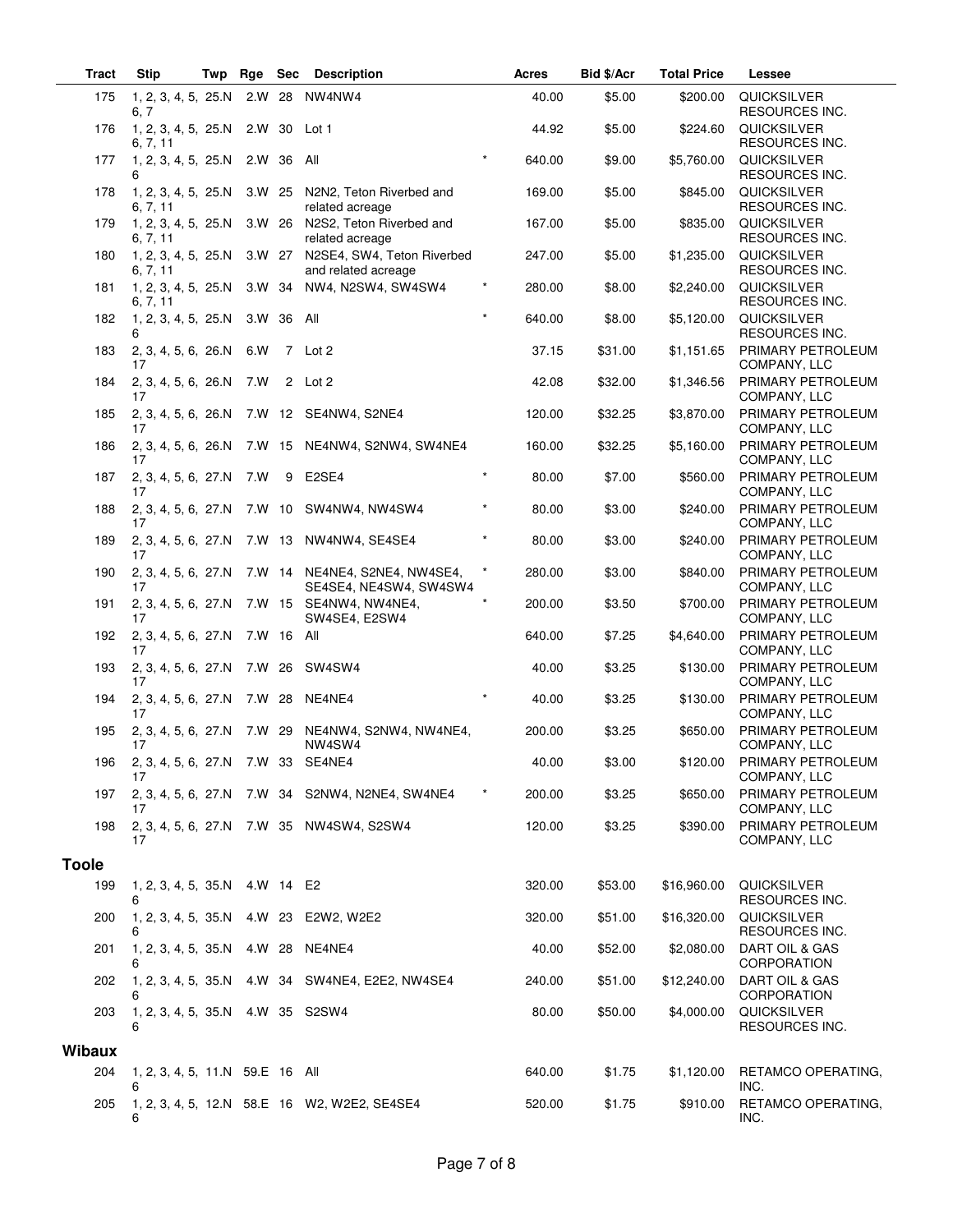| Tract | <b>Stip</b>                            | Twp Rge Sec | Description | Acres  | Bid \$/Acr | <b>Total Price</b> | Lessee                                |
|-------|----------------------------------------|-------------|-------------|--------|------------|--------------------|---------------------------------------|
| 206   | 1, 2, 3, 4, 5, 12.N 58.E 36 All<br>6.7 |             |             | 640.00 | \$1.75     |                    | \$1,120.00 RETAMCO OPERATING,<br>INC. |
| 207   | 1, 2, 3, 4, 5, 13.N 57.E 36 All<br>6   |             |             | 640.00 | \$1.75     |                    | \$1,120.00 RETAMCO OPERATING,<br>INC. |

## *Summary by Lessor*

| Dept of Natural Resources & Conservation | 72890.14 | 204 |
|------------------------------------------|----------|-----|
| Dept Fish, Wildlife and Parks            | 1276     |     |

\* Part of all of tract is not state-owned surface

|                          | Oil and Gas Lease Sale Summary |              |  |  |  |  |  |
|--------------------------|--------------------------------|--------------|--|--|--|--|--|
| <b>Lease Sale Totals</b> | <b>Tracts</b>                  | 207          |  |  |  |  |  |
|                          | <b>Acres</b>                   | 74,166.14    |  |  |  |  |  |
|                          | <b>Total Bid Revenue</b>       | \$815,991.00 |  |  |  |  |  |
|                          | Avg Bid Per Acre               | \$11.00      |  |  |  |  |  |
|                          |                                |              |  |  |  |  |  |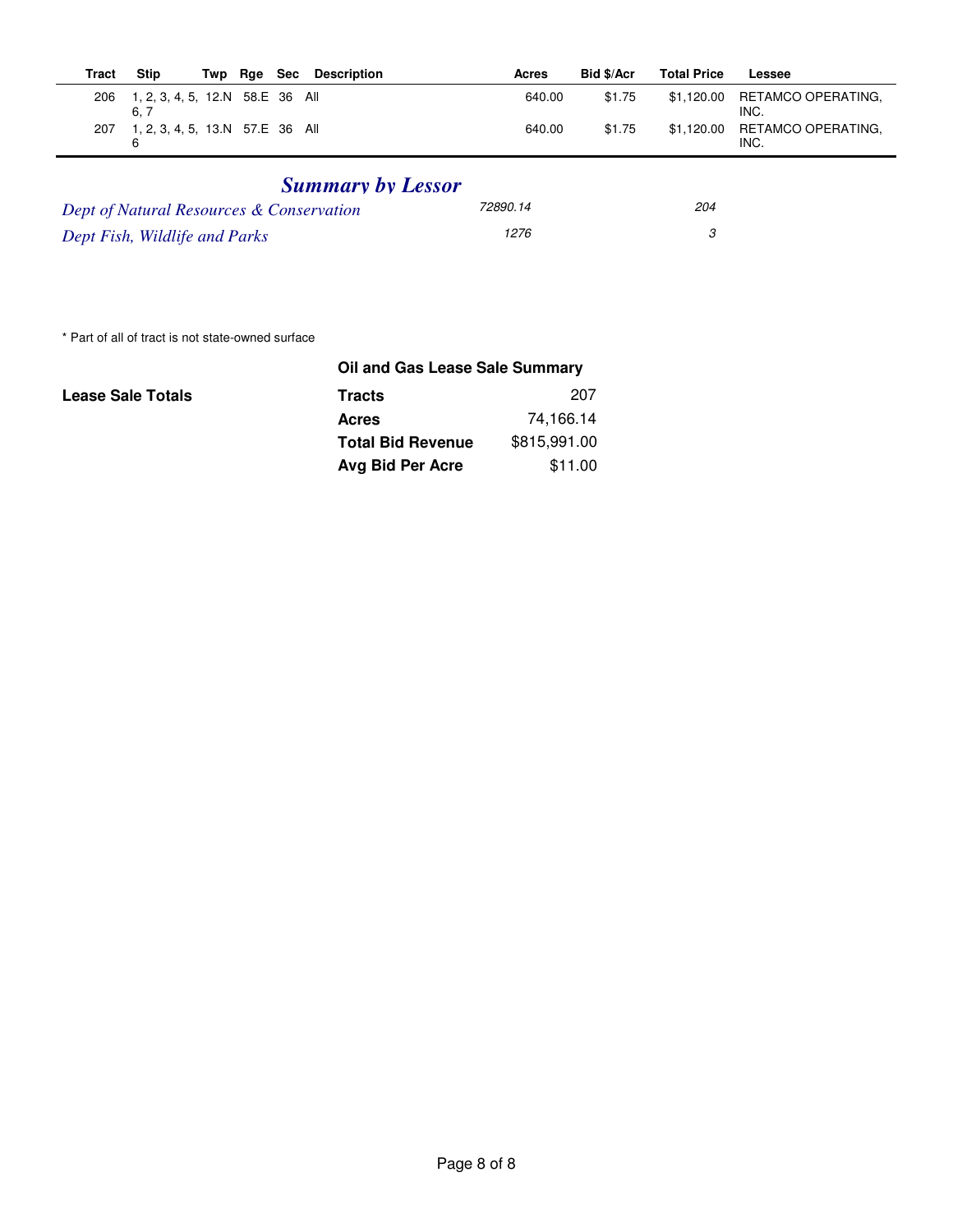## **Stipulations**

- 1. Lessee shall notify and obtain approval from the Department's Trust Land Management Division (TLMD) prior to constructing well pads, roads, power lines, and related facilities that may require surface disturbance on the tract. Lessee shall comply with any mitigation measures stipulated in TLMD's approval.
- 2. Prior to the drilling of any well, lessee shall send one copy of the well prognosis, including Form 22 "Application for Permit" to the Department's Trust Land Management Division (TLMD). After a well is drilled and completed, lessee shall send one copy of all logs run, Form 4A "Completion Report", and geologic report to TLMD. A copy of Form 2 "Sundry Notice and Report of Wells" or other appropriate Board of Oil and Gas Conservation form shall be sent to TLMD whenever any subsequent change in well status or operator is intended or has occurred. Lessee shall also notify and obtain approval from the TLMD prior to plugging a well on the lease premises.

Issuance of this lease in no way commits the Land Board to approval of coal bed methane production on this lease. Any coal bed methane extraction wells would require subsequent review and approval by the board.

- 3. The TLMD will complete an initial review for cultural resources and, where applicable, paleontological resources of the area intended for disturbance and may require a resources inventory. Based on the results of the inventory, the TLMD may restrict surface activity for the purpose of protecting significant resources located on the lease premises.
- 4. The lessee shall be responsible for controlling any noxious weeds introduced by lessee's activity on Stateowned land and shall prevent or eradicate the spread of those noxious weeds onto land adjoining the lease premises.
- 5. The definitions of "oil" and "gas" provided in 82-1-111, MCA, do not apply to this lease for royalty calculation purposes.
- 6. If the State does not own the surface, the lessee must contact the owner of the surface in writing at least 30 days prior to any surface activity. A copy of the correspondence shall be sent to TLMD.
- 7. Due to unstable soil conditions on this tract and/or topography that is rough and/or steep, surface use may be restricted or denied. Seismic activity may be restricted to poltershots.
- 8. The lessee is responsible to pay for all damages, including penalties and charges assessed by the USDA-CFSA on CRP lands, as a result of drilling and production on the tract.
- 9. Any activity within 1/8 mile of the river, flood plain, or lake/reservoir on or adjacent to this tract must be approved in writing by the TLMD prior to commencement. No surface occupancy is allowed within the bed of the river, abandoned channels, the bed of the lake/reservoir, or on islands and accretions associated with the river or lake/reservoir.
- 10. Due to the floodplain/wetlands area(s), surface use may be restricted or denied.
- 11. This tract contains navigable riverbeds. No surface occupancy is allowed within the bed of the navigable river, abandoned channels, or on islands and accretions. In addition, upon completion of a successful well, where river title is disputed, the lessee will file an interpleader action under Rule 22, M.R.Civ.P. in the Montana District Court, or other court having jurisdiction, in which the leased lands are located for all acreage within the lease in which the title is disputed. The lessee shall name all potential royalty claimants as defendants.
- 12. This tract contains non-navigable river/lake bed(s). The State, as a riparian owner, may have an ownership claim to adjacent river/lake bed(s) and related acreage in this tract. Upon completion of a successful well, where river or lake title or adjoining land title is disputed, the lessee will file an interpleader action under Rule 22, M.R.Civ.P. in the Montana District Court, or other court having jurisdiction, in which the leased lands are located for all acreage within the lease in which the title is disputed. The lessee shall name all potential royalty claimants as defendants.